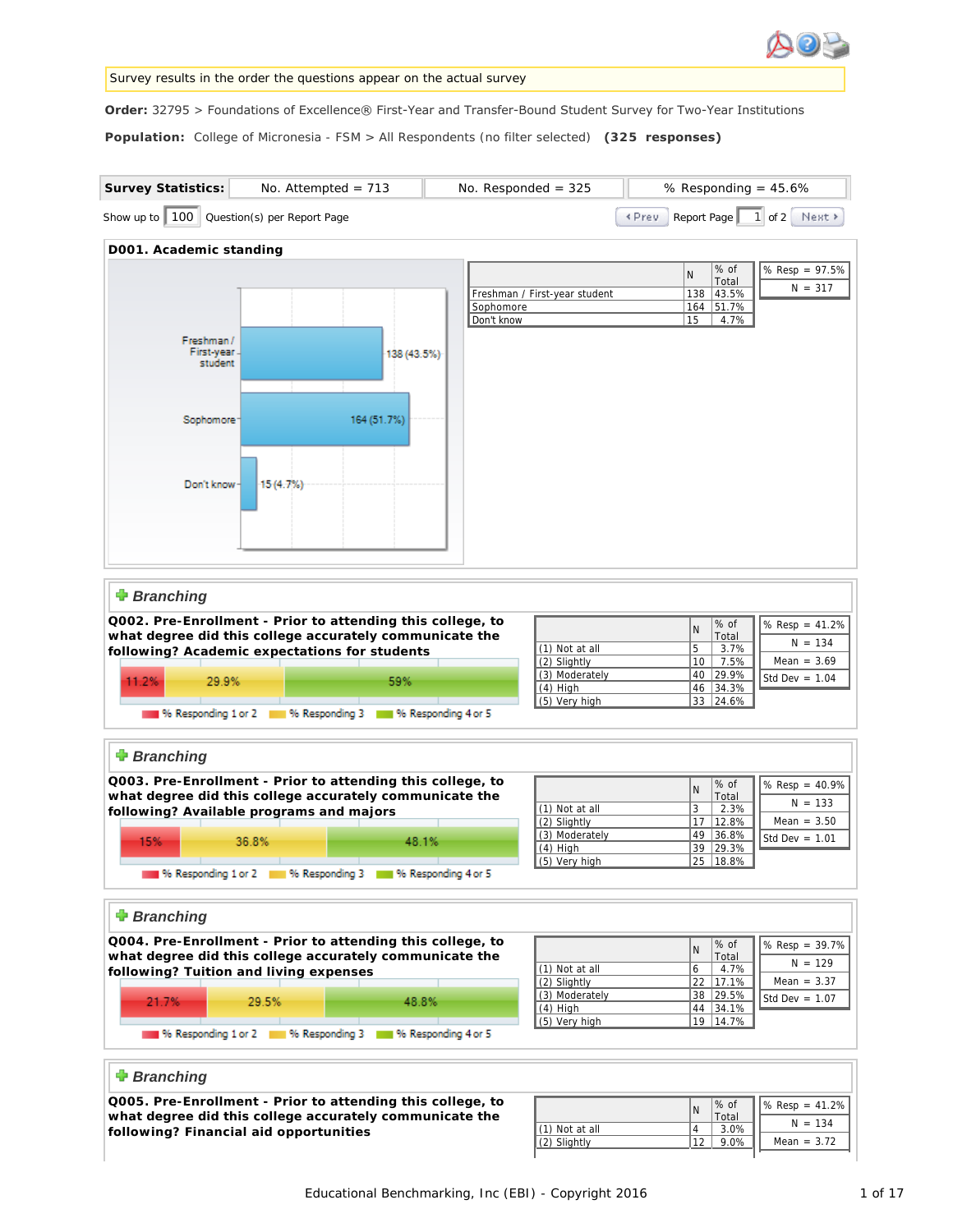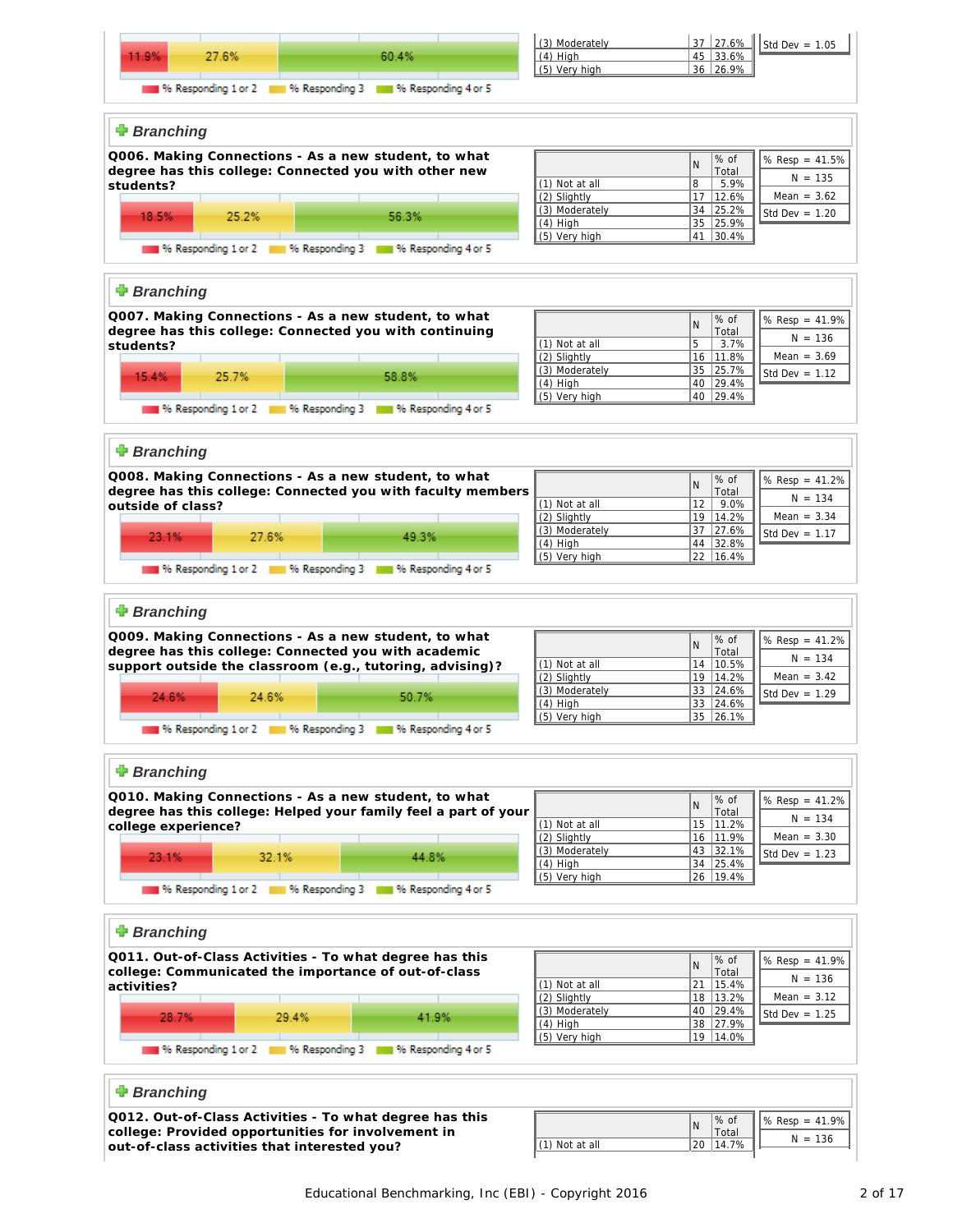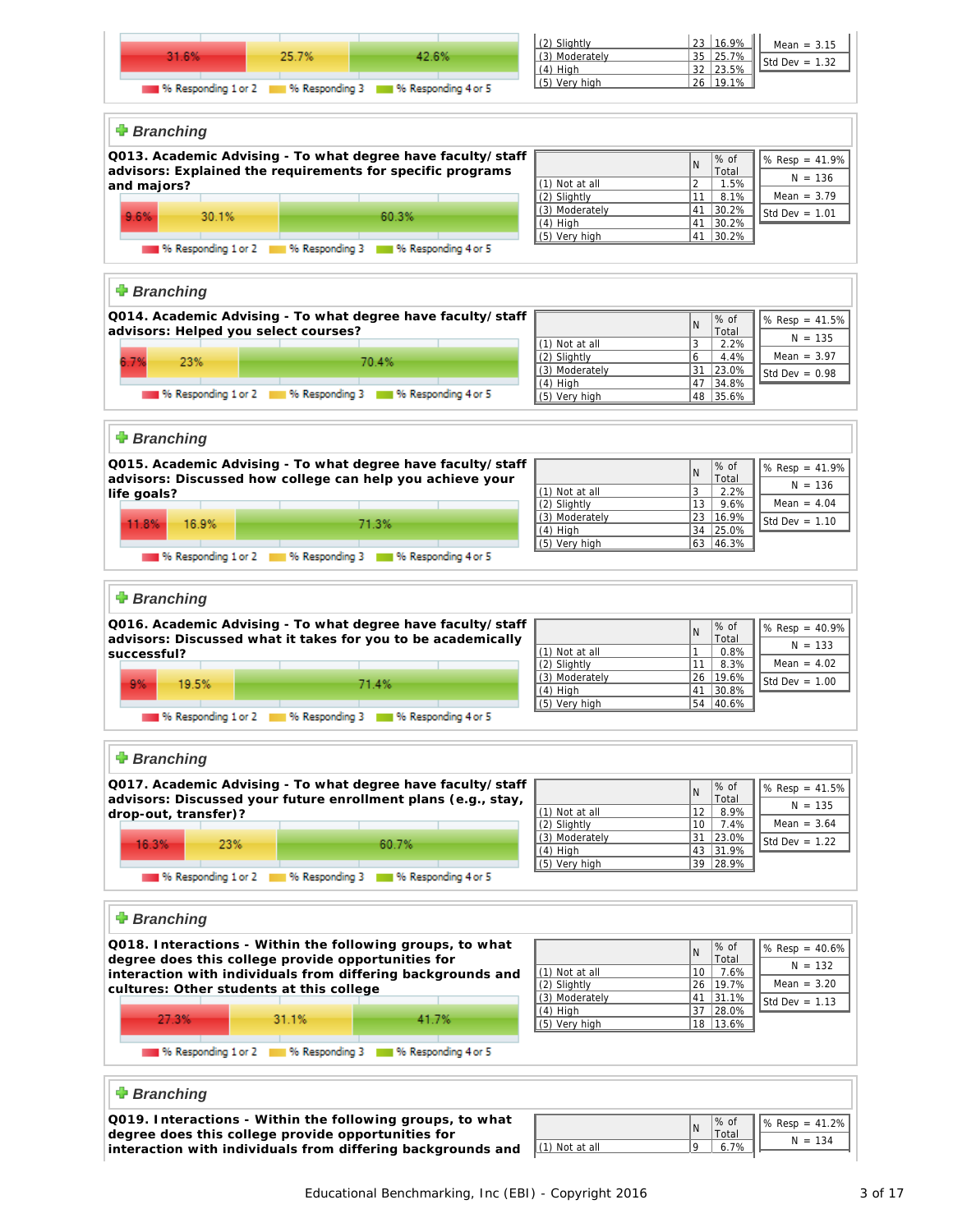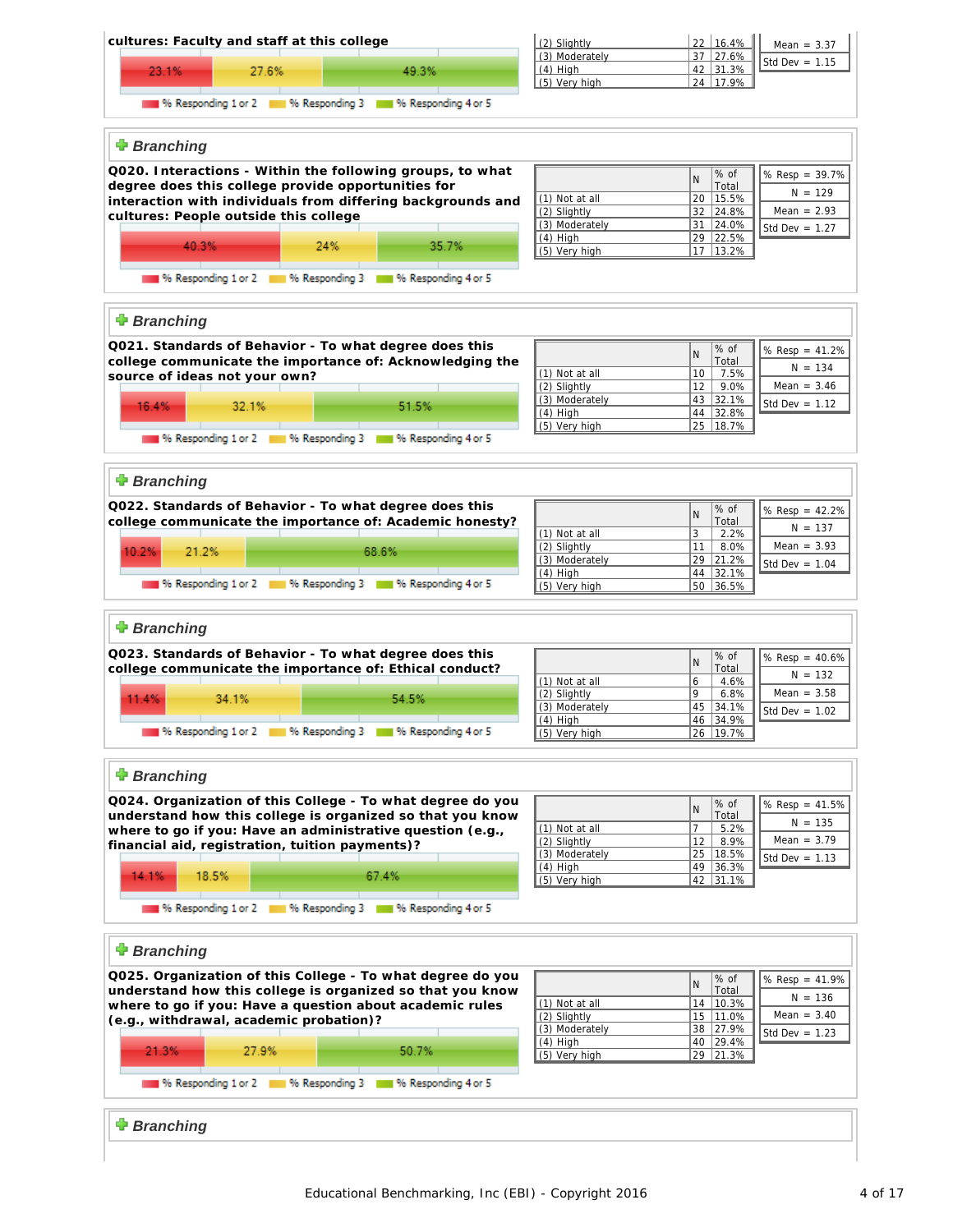![](_page_4_Figure_0.jpeg)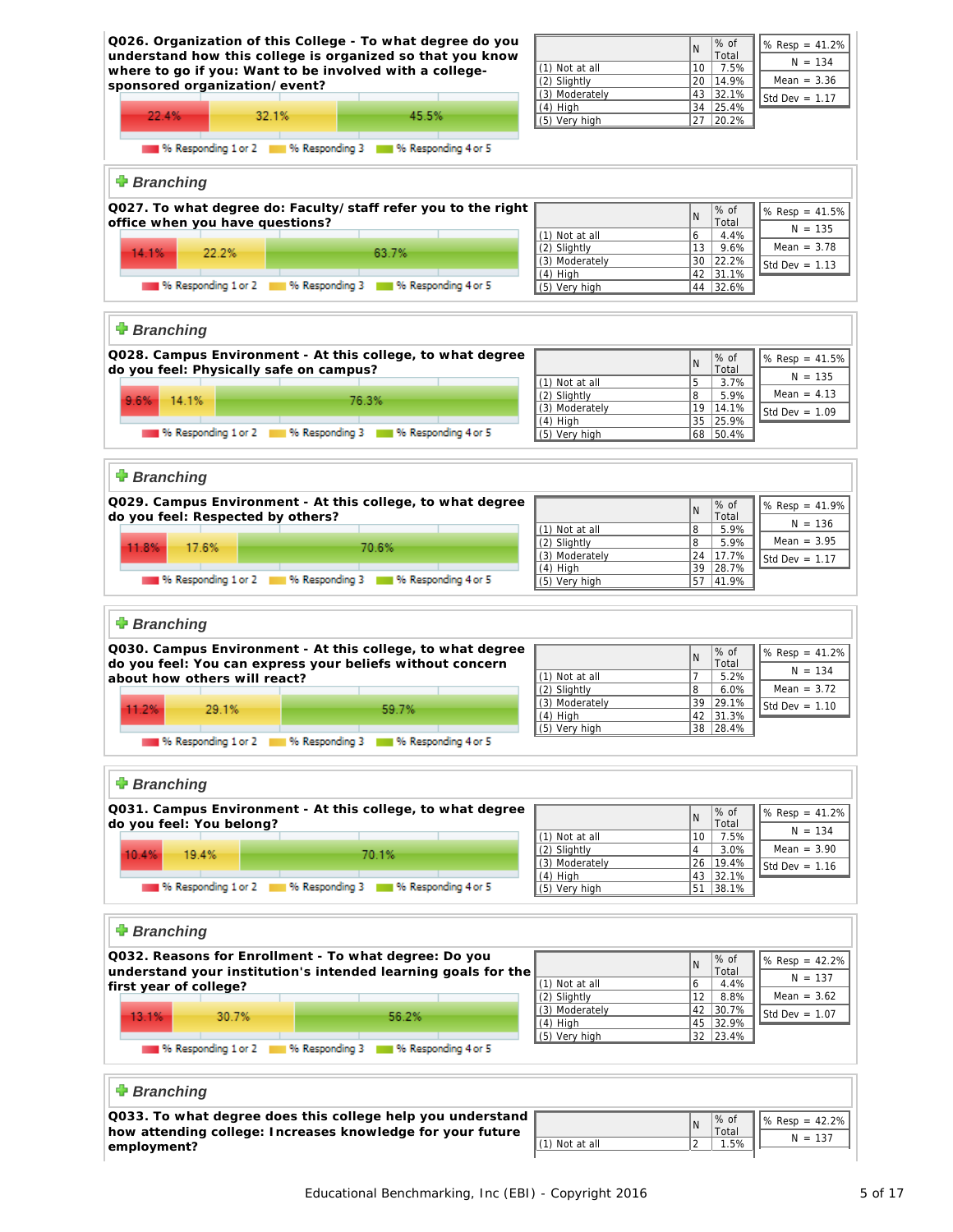![](_page_5_Figure_0.jpeg)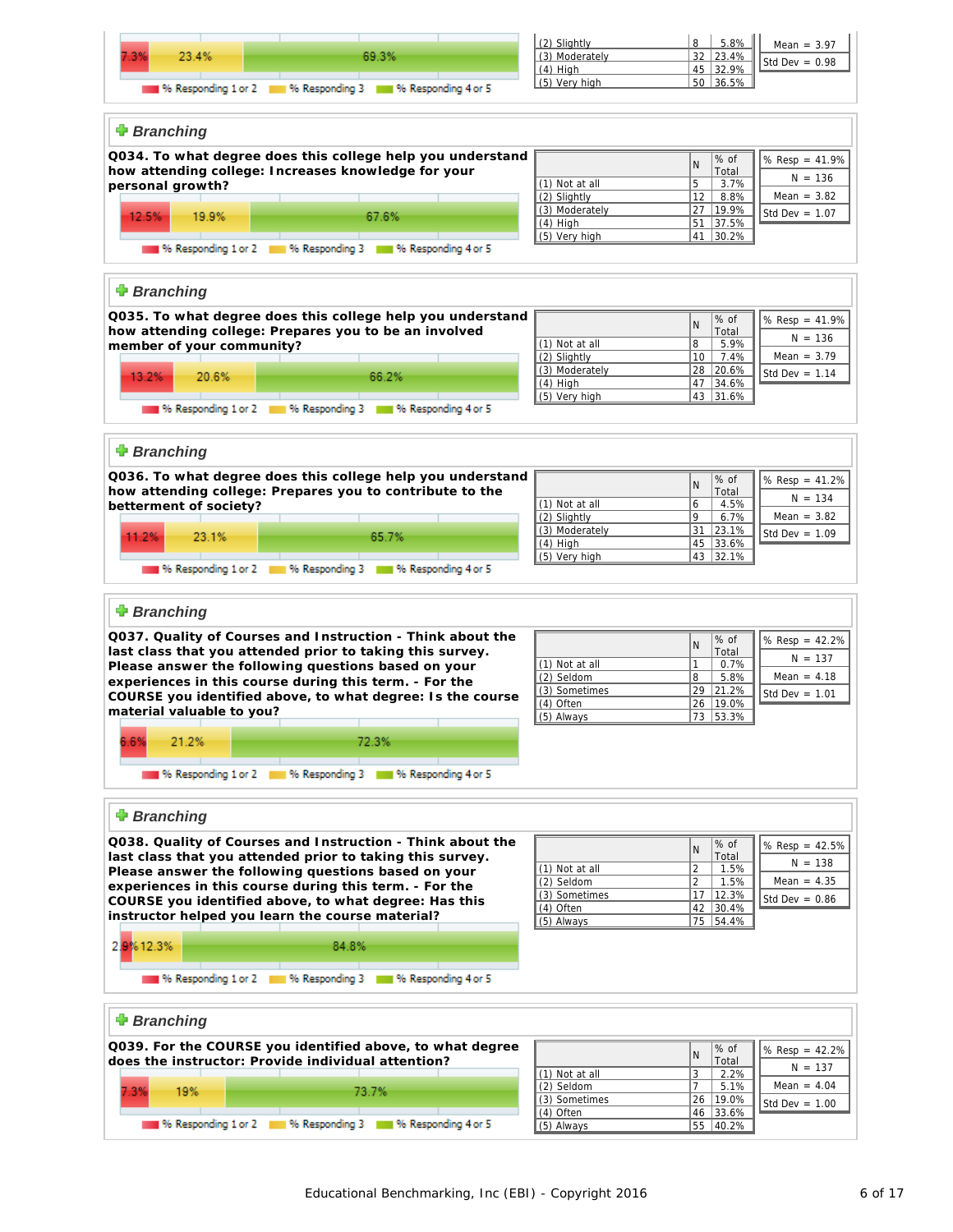![](_page_6_Figure_0.jpeg)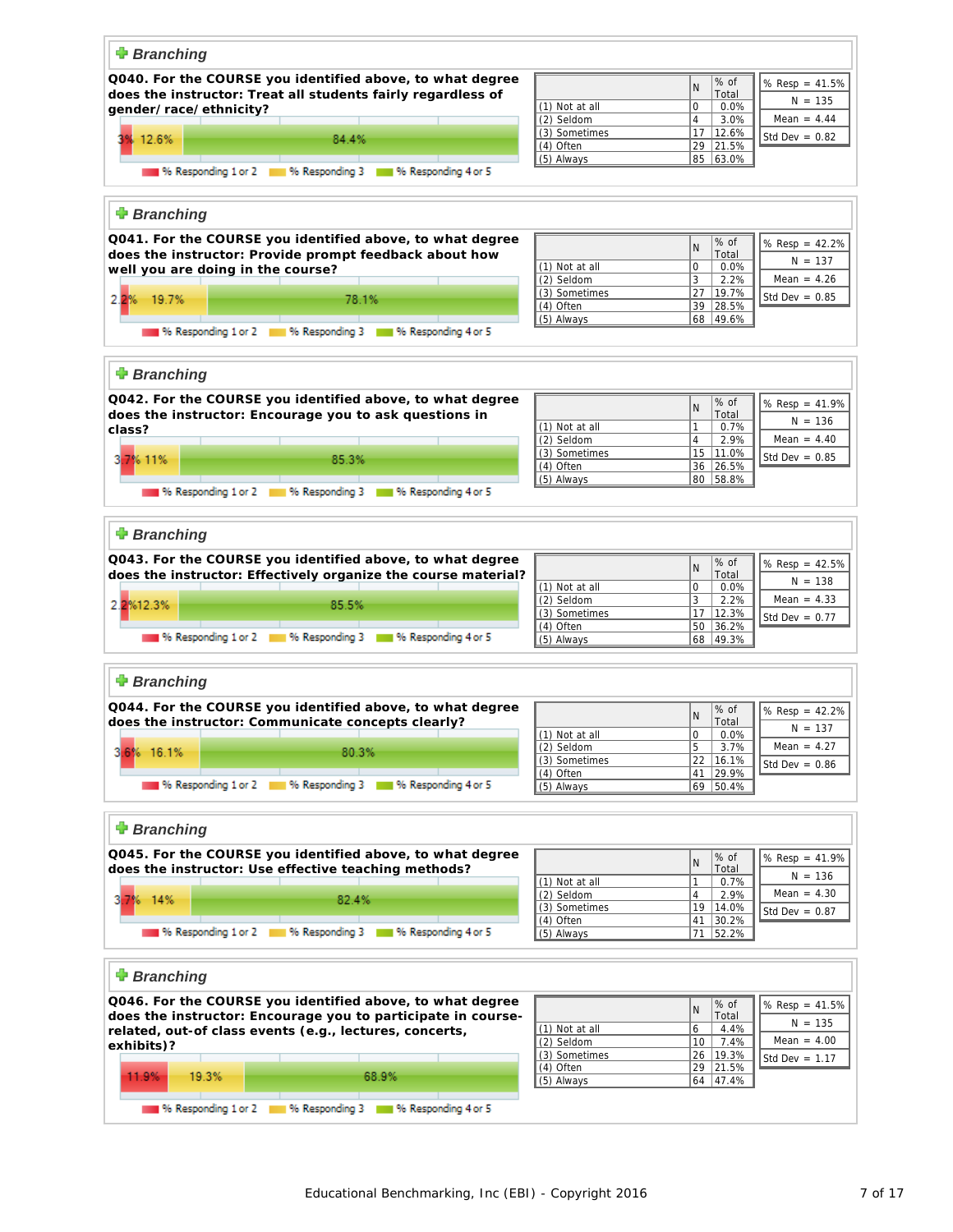![](_page_7_Figure_0.jpeg)

## **Branching**

**D051. Is the COURSE you identified above appropriate for your level of academic preparation in library research?**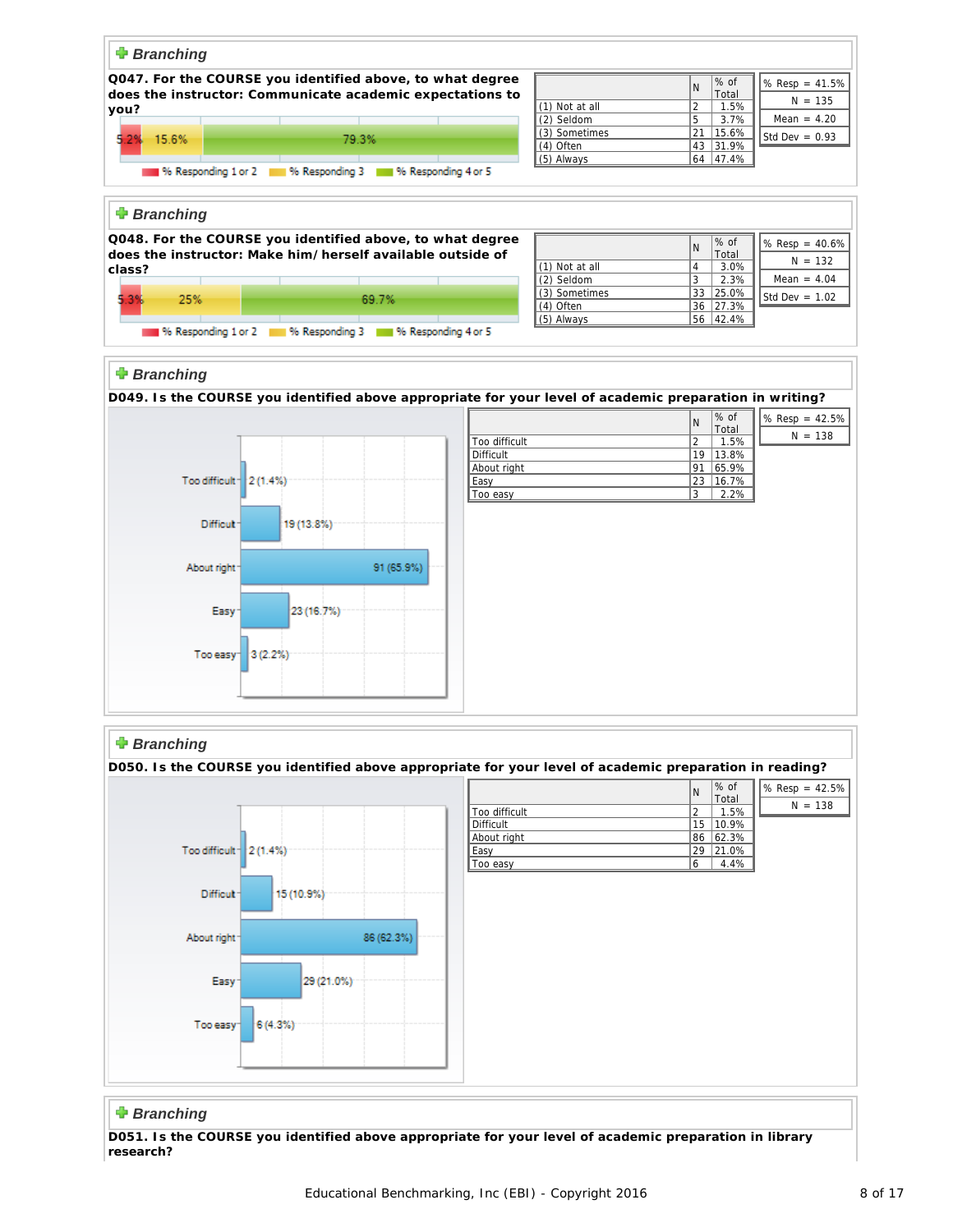![](_page_8_Figure_0.jpeg)

|               | N  | % of          | $\frac{8}{1\%}$ Resp = 42.5% |
|---------------|----|---------------|------------------------------|
| Too difficult |    | Total<br>0.0% | $N = 138$                    |
| Difficult     | 13 | 9.4%          |                              |
| About right   | 91 | 65.9%         |                              |
| Easy          | 29 | 21.0%         |                              |
| Too easy      | 5  | 3.6%          |                              |

N

Total

 $N = 138$ 

# **Branching**

**D052. Is the COURSE you identified above appropriate for your level of academic preparation in math?**  $\overline{\% \text{ of } }$  $\sqrt{$8 \text{ Resp} = 42.5\%}$ 

![](_page_8_Figure_4.jpeg)

# *Branching*

![](_page_8_Figure_6.jpeg)

# **Branching**

**D054. Is the COURSE you identified above:**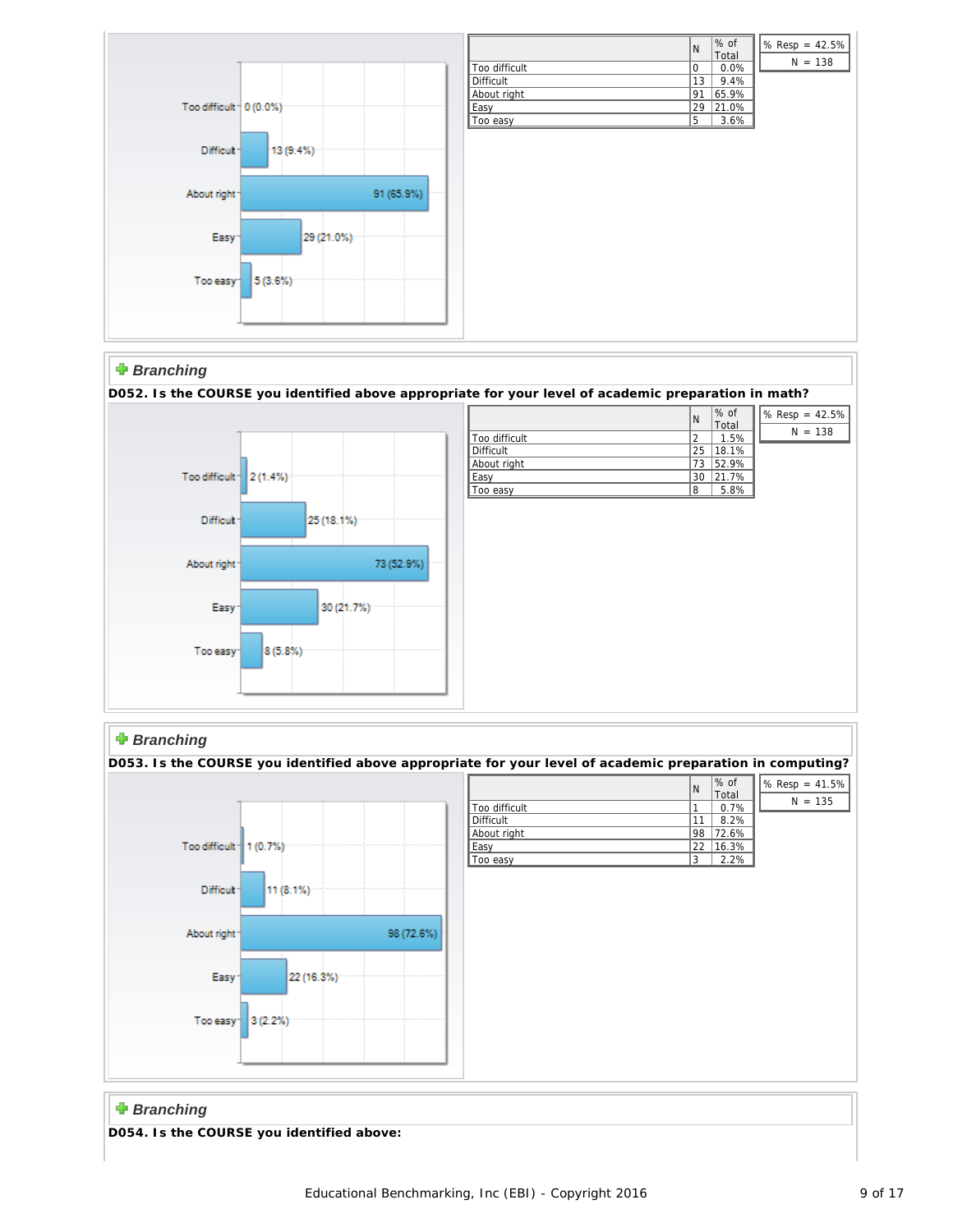![](_page_9_Figure_0.jpeg)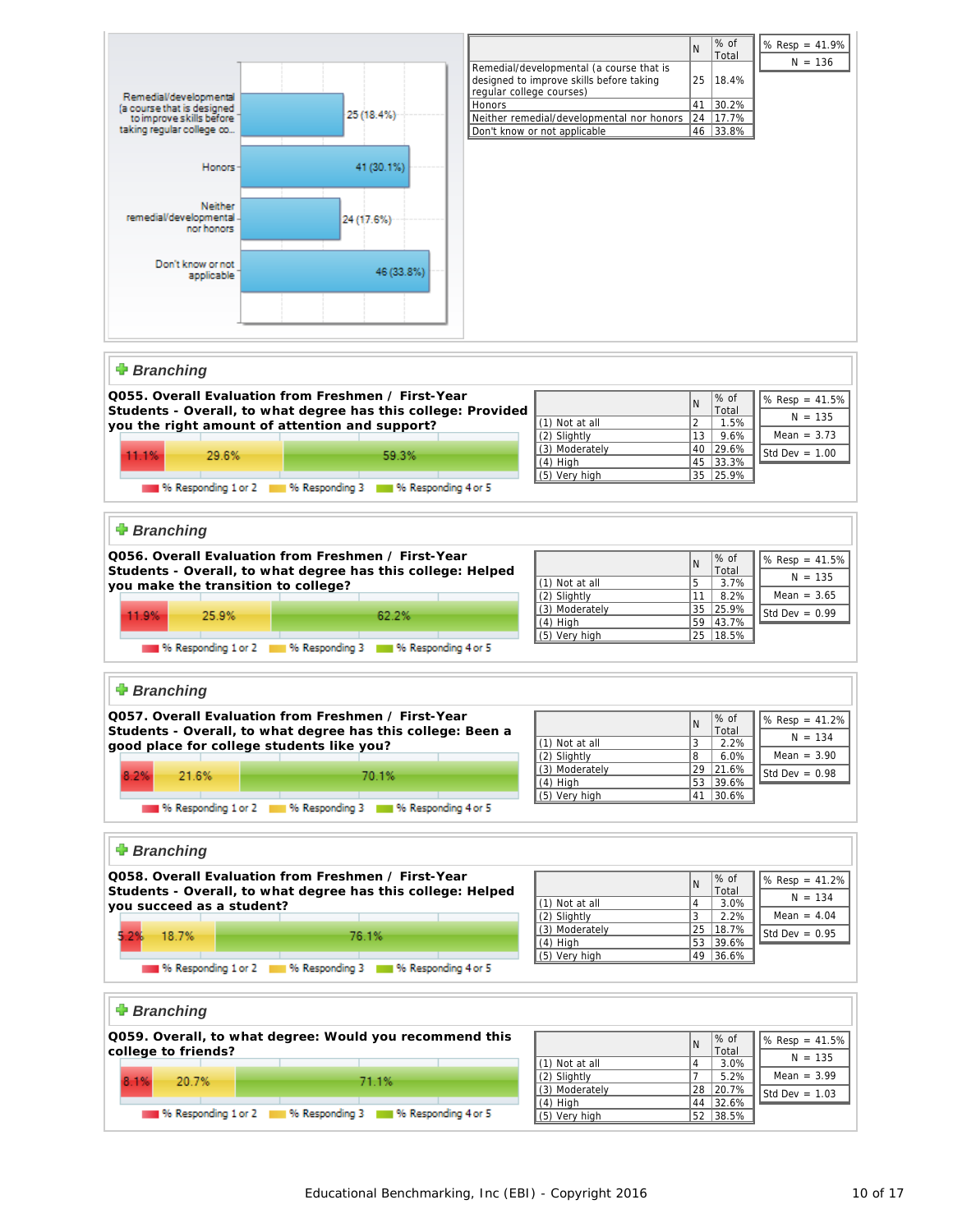| <b>Branching</b>                                                                  |                                |                                                                    |
|-----------------------------------------------------------------------------------|--------------------------------|--------------------------------------------------------------------|
|                                                                                   |                                |                                                                    |
| Q060. Overall, to what degree: Are you satisfied with your                        |                                | % of<br>% $Resp = 41.2%$<br>$\mathsf{N}$                           |
| decision to attend this college?                                                  |                                | Total<br>$N = 134$                                                 |
|                                                                                   | (1) Not at all<br>(2) Slightly | $\overline{4}$<br>3.0%<br>Mean = $3.92$<br>12 <sup>2</sup><br>9.0% |
| 11.9%<br>19.4%<br>68.7%                                                           | (3) Moderately                 | 26   19.4%                                                         |
|                                                                                   | $(4)$ High                     | Std Dev = $1.09$<br>41 30.6%                                       |
| <sup>96</sup> Responding 1 or 2 <sup>96</sup> Responding 3 8 96 Responding 4 or 5 | (5) Very high                  | 51 38.1%                                                           |
|                                                                                   |                                |                                                                    |
|                                                                                   |                                |                                                                    |
| <b>Branching</b>                                                                  |                                |                                                                    |
| Q061. Overall, to what degree: Is this college committed to                       |                                |                                                                    |
| the success of new students?                                                      |                                | % of<br>% $Resp = 40.9%$<br>N<br>Total                             |
|                                                                                   | (1) Not at all                 | $N = 133$<br>$\overline{4}$<br>3.0%                                |
| 7.5%<br>23.3%<br>69.2%                                                            | (2) Slightly                   | Mean = $3.96$<br>6<br>4.5%                                         |
|                                                                                   | (3) Moderately                 | 31 23.3%<br>Std Dev = $1.03$                                       |
|                                                                                   | $(4)$ High                     | 42 31.6%                                                           |
| % Responding 1 or 2 % Responding 3 4 % Responding 4 or 5                          | (5) Very high                  | 50 37.6%                                                           |
|                                                                                   |                                |                                                                    |
| <b>+</b> Branching                                                                |                                |                                                                    |
|                                                                                   |                                |                                                                    |
| Q062. To what degree has your college experience allowed                          |                                | % of<br>% $Resp = 41.9%$<br>N                                      |
| you to: Expand your awareness of issues                                           |                                | Total<br>$N = 136$                                                 |
|                                                                                   | (1) Not at all                 | 6<br>4.4%                                                          |
| 9.6%<br>29.4%<br>61%                                                              | (2) Slightly                   | Mean = $3.64$<br>$\overline{7}$<br>5.2%                            |
|                                                                                   | (3) Moderately                 | 40 29.4%<br>Std Dev = $0.97$<br>60 44.1%                           |
| 196 Responding 1 or 2 18 96 Responding 3 18 96 Responding 4 or 5                  | $(4)$ High<br>(5) Very high    | 23   16.9%                                                         |
|                                                                                   |                                |                                                                    |
|                                                                                   |                                |                                                                    |
| <b>Branching</b>                                                                  |                                |                                                                    |
|                                                                                   |                                |                                                                    |
| Q063. To what degree has your college experience allowed                          |                                | % of<br>% $Resp = 41.5%$<br>N                                      |
| you to: Discuss a broader range of topics                                         |                                | Total<br>$N = 135$                                                 |
|                                                                                   | (1) Not at all<br>(2) Slightly | $\overline{4}$<br>3.0%<br>9<br>Mean = $3.69$<br>6.7%               |
| 9.6%<br>27.4%<br>63%                                                              | (3) Moderately                 | 37 27.4%                                                           |
|                                                                                   | $(4)$ High                     | Std Dev = $0.95$<br>60 44.4%                                       |
| 196 Responding 1 or 2 18 % Responding 3 18 % Responding 4 or 5                    | (5) Very high                  | 25   18.5%                                                         |
|                                                                                   |                                |                                                                    |
|                                                                                   |                                |                                                                    |
| <b>Branching</b>                                                                  |                                |                                                                    |
| Q064. To what degree has your college experience allowed                          |                                | % of<br>% $Resp = 41.2%$                                           |
| you to: Better defend your position on issues                                     |                                | $\mathsf{N}$<br>Total                                              |
|                                                                                   | (1) Not at all                 | $N = 134$<br>$\overline{7}$<br>5.2%                                |
| 12.7%<br>56.7%<br>30.6%                                                           | (2) Slightly                   | 10<br>Mean = $3.57$<br>7.5%                                        |
|                                                                                   | (3) Moderately                 | 41<br>30.6%<br>Std Dev = $1.04$                                    |
| 196 Responding 1 or 2 11 96 Responding 3 11 96 Responding 4 or 5                  | <u>(4) High</u>                | $51$ 38.1%                                                         |
|                                                                                   | (5) Very high                  | 25   18.7%                                                         |
|                                                                                   |                                |                                                                    |
| <b>Branching</b>                                                                  |                                |                                                                    |
|                                                                                   |                                |                                                                    |
| Q065. To what degree has your college experience                                  |                                | % of<br>% Resp = $41.9%$<br>N                                      |
| influenced: Your ability to make better decisions                                 |                                | Total<br>$N = 136$                                                 |
|                                                                                   | (1) Not at all<br>(2) Slightly | $\overline{4}$<br>2.9%<br>Mean = $3.80$                            |
| 11%<br>21.3%<br>67.6%                                                             | (3) Moderately                 | 11<br>8.1%<br>29 21.3%                                             |
|                                                                                   | $(4)$ High                     | Std Dev = $1.01$<br>56 41.2%                                       |
| % Responding 1 or 2 % Responding 3 4 % Responding 4 or 5                          | (5) Very high                  | 36 26.5%                                                           |
|                                                                                   |                                |                                                                    |
|                                                                                   |                                |                                                                    |
| <b>+</b> Branching                                                                |                                |                                                                    |
| Q066. To what degree has your college experience                                  |                                |                                                                    |
| influenced: Your ability to objectively evaluate information                      |                                | % of<br>% $Resp = 41.9%$<br>N<br>Total                             |
|                                                                                   | (1) Not at all                 | $N = 136$<br>3<br>2.2%                                             |
|                                                                                   | (2) Slightly                   | Mean = $3.78$<br>8.1%<br>11                                        |
| 10.3%<br>25%<br>64.7%                                                             | (3) Moderately                 | 34 25.0%<br>Std Dev = $0.99$                                       |
|                                                                                   | (4) High                       | 53 39.0%                                                           |
| 196 Responding 1 or 2 18 96 Responding 3 18 96 Responding 4 or 5                  | (5) Very high                  | 35 25.7%                                                           |
|                                                                                   |                                |                                                                    |
| <b>+</b> Branching                                                                |                                |                                                                    |
|                                                                                   |                                |                                                                    |
| Q067. Comparing the cost of attending this college to the                         |                                | % of<br>% Resp = 41.9%                                             |
| quality of the educational experience, please rate the overall                    |                                | N<br>Total                                                         |

 $(1)$  Very poor

**quality of the educational experience, please rate the overall**

**value of the experience**

 $N = 136$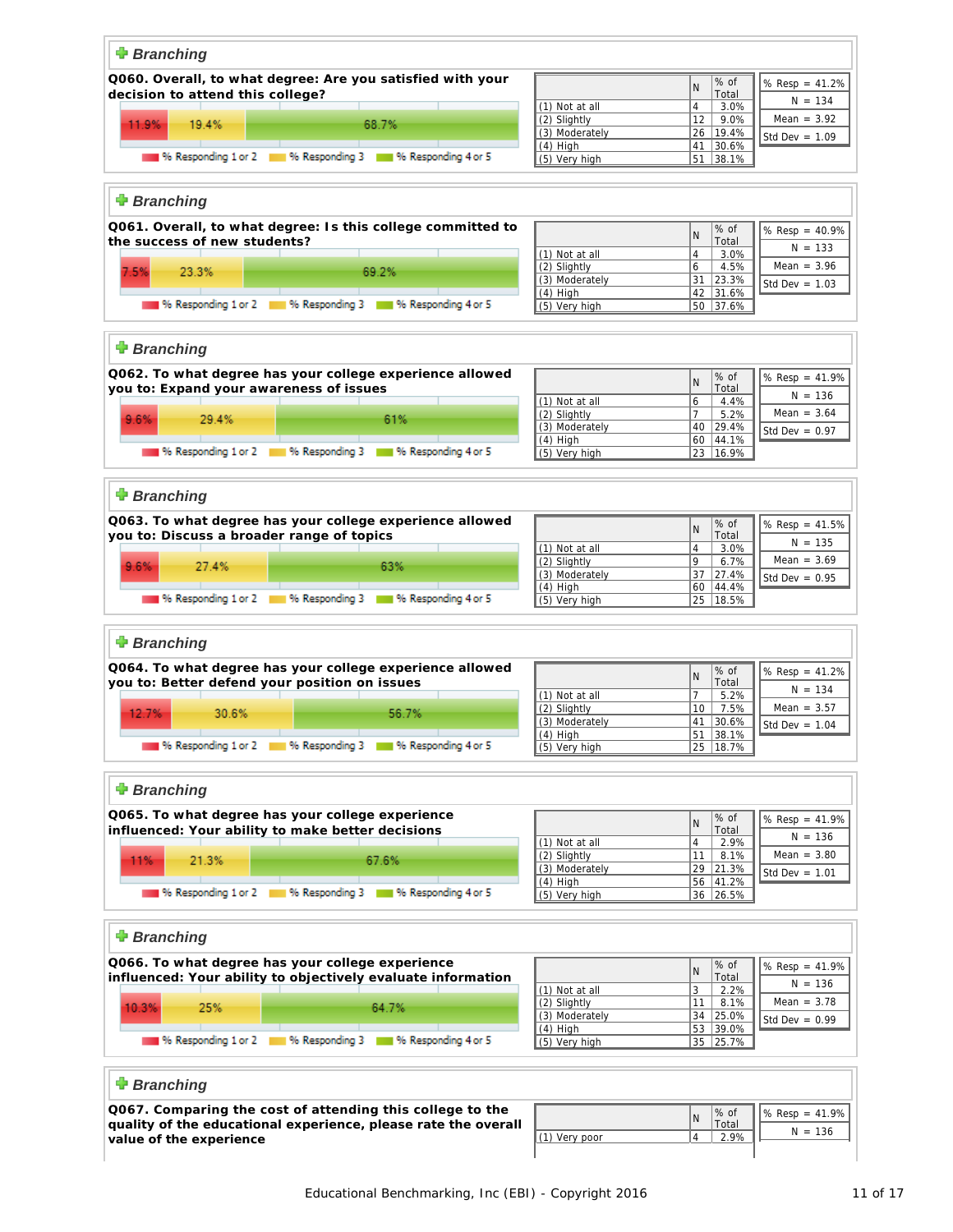![](_page_11_Figure_0.jpeg)

| (2) Poor      | 4.4%  | Mean = $3.64$    |
|---------------|-------|------------------|
| (3) Neutral   | 38.2% | Std Dev = $0.94$ |
| $(4)$ Good    | 34.6% |                  |
| (5) Excellent |       |                  |
|               |       |                  |

### **Branching**

**LA068. Please list the top three ways this institution helped you in your transition to college. (N=85)**

![](_page_11_Picture_4.jpeg)

#### **Answer**

Develop my skills in math. Develop my skills in writing. Develop my skills in practical in electricity...

Help me to register, explain how cheap and good for me to attend this college, and lastly they help me fix my FAFSA application.

good approach, friendly faculty, and helpful staffs

They came to the high school I was at and they had project presentations. They put out information on air. They talk to you personally and professionally when you go to their office.

- it helps motivate my attention to other college - it helps improve my knowledge by individual explanation - made me wanna transfer to other colleges

1. Helped pick classes 2. helped with FAFSA 3. Orientation

Increasing the majors (by having more courses available in states colleges) and sorting other classes, or combined some classes that those not need to be separated. Using (E.E.T) Electronic Engineering Technology VEE100 and VSP121 those not need to by separated. It has fewer lessons and it can be learned in lease than half of a quarter.

### **Branching**

**LA069. Please list the top three ways this institution could have improved your transition to college. (N=74)**

![](_page_11_Picture_15.jpeg)

#### **Answer**

-Help student choose their class or major depending on what the student want. -Explain more about the major the student wants to take, and what classes they afford it here. -Tell the student how much each class cost and the textbook.

talked nicely, give more information, and someone to help you every step of the way

More interaction with high school students outside the scheduled presentations in classroom. Put out posters of how the campus really is; some students are shy in asking.

- raise the pell grant - should own a gym - should held outfield works for voc. ed class

1. Better environment 2. Better class schedules (Classrooms are not numbered well) 3. Classes are being cancelled

faster registration, more class materials, and more out of class learning

sorry i can't really list them cause this college helped me and i feel like i belong with them.

- Help finish the Financial Aid Faster -Show the courses available and are appropriate to my major. -Send applications

| Q070. Academic Advising - Overall, to what degree are you<br>satisfied with academic advising at this college? |                                                                |                            | l N | $\%$ of<br>Total | $\sqrt{8}$ Resp = 97.9% |
|----------------------------------------------------------------------------------------------------------------|----------------------------------------------------------------|----------------------------|-----|------------------|-------------------------|
|                                                                                                                |                                                                | $\parallel$ (1) Not at all |     | 1.9%             | $N = 318$               |
| 8.2%<br>27.4%                                                                                                  | 64.5%                                                          | $\parallel$ (2) Slightly   | 20  | 6.3%             | Mean = $3.76$           |
|                                                                                                                |                                                                | $\parallel$ (3) Moderately | 87  | 27.4%            | Std Dev = $0.92$        |
|                                                                                                                |                                                                | $(4)$ High                 | 137 | 43.1%            |                         |
|                                                                                                                | 196 Responding 1 or 2 18 % Responding 3 18 % Responding 4 or 5 | $\parallel$ (5) Very high  | 68  | 21.4%            |                         |
|                                                                                                                |                                                                |                            |     |                  |                         |

![](_page_11_Figure_26.jpeg)

|                                                            |          |                            | Q072. Organization - To what degree do you understand<br>how your college is organized so that you know where to go |                  | l N | $\%$ of<br>Total | $\left  \%$ Resp = 88.0% |
|------------------------------------------------------------|----------|----------------------------|---------------------------------------------------------------------------------------------------------------------|------------------|-----|------------------|--------------------------|
|                                                            |          |                            | if you: Need help with non-academic matters (money                                                                  | l (1) Not at all | 23  | 8.0%             | $N = 286$                |
|                                                            |          | management, family issues) |                                                                                                                     | $(2)$ Slightly   |     | 35 12.2%         | Mean = $3.45$            |
|                                                            |          |                            |                                                                                                                     | (3) Moderately   |     | 79 27.6%         | Std Dev = $1.18$         |
|                                                            |          |                            |                                                                                                                     | $(4)$ High       |     | 88 30.8%         |                          |
|                                                            | $-20.3%$ | 27.6%                      | 52.1%                                                                                                               | (5) Very high    |     | 61 21.3%         |                          |
|                                                            |          |                            |                                                                                                                     |                  |     |                  |                          |
| % Responding 1 or 2 4 % Responding 3 4 % Responding 4 or 5 |          |                            |                                                                                                                     |                  |     |                  |                          |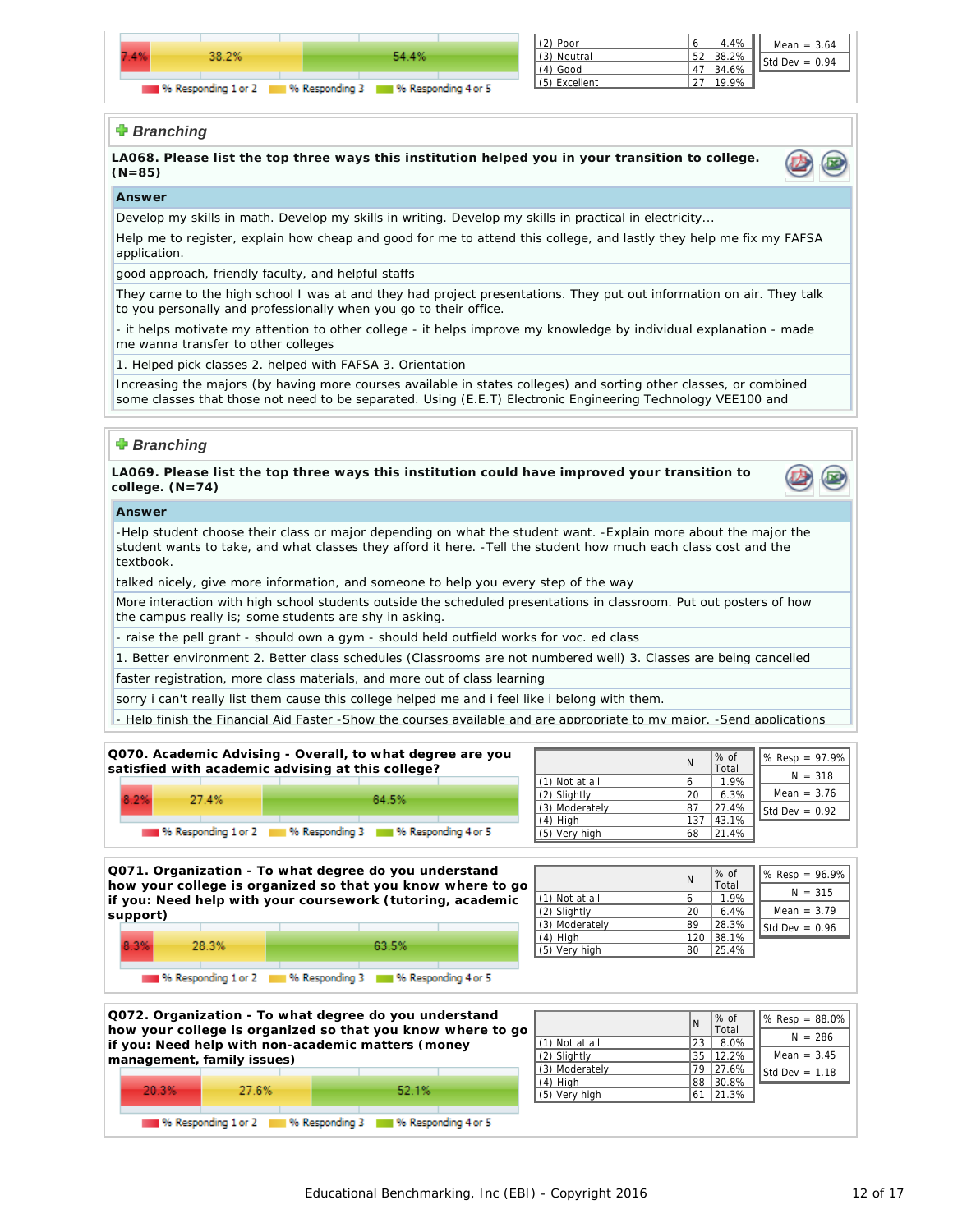![](_page_12_Figure_0.jpeg)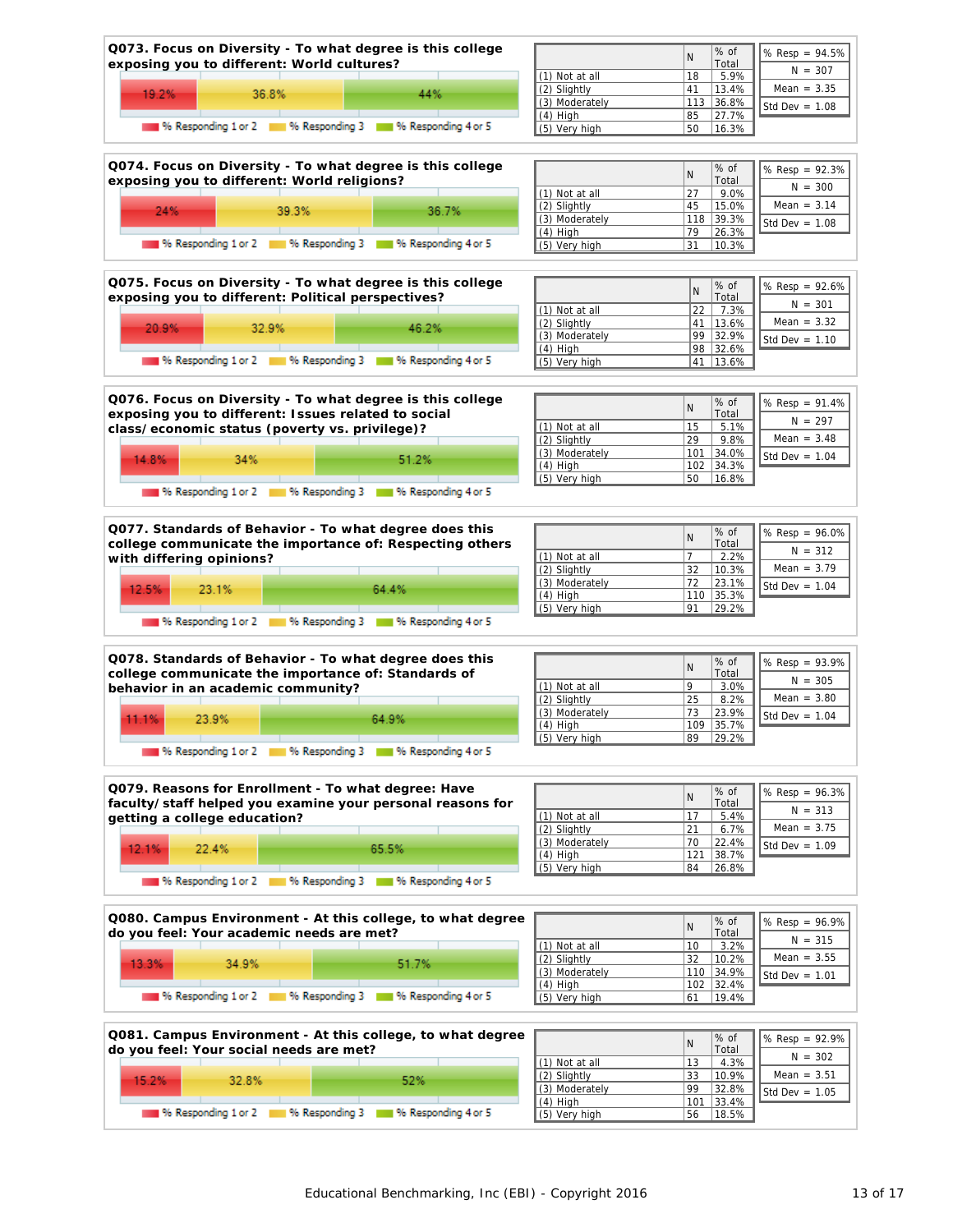![](_page_13_Figure_0.jpeg)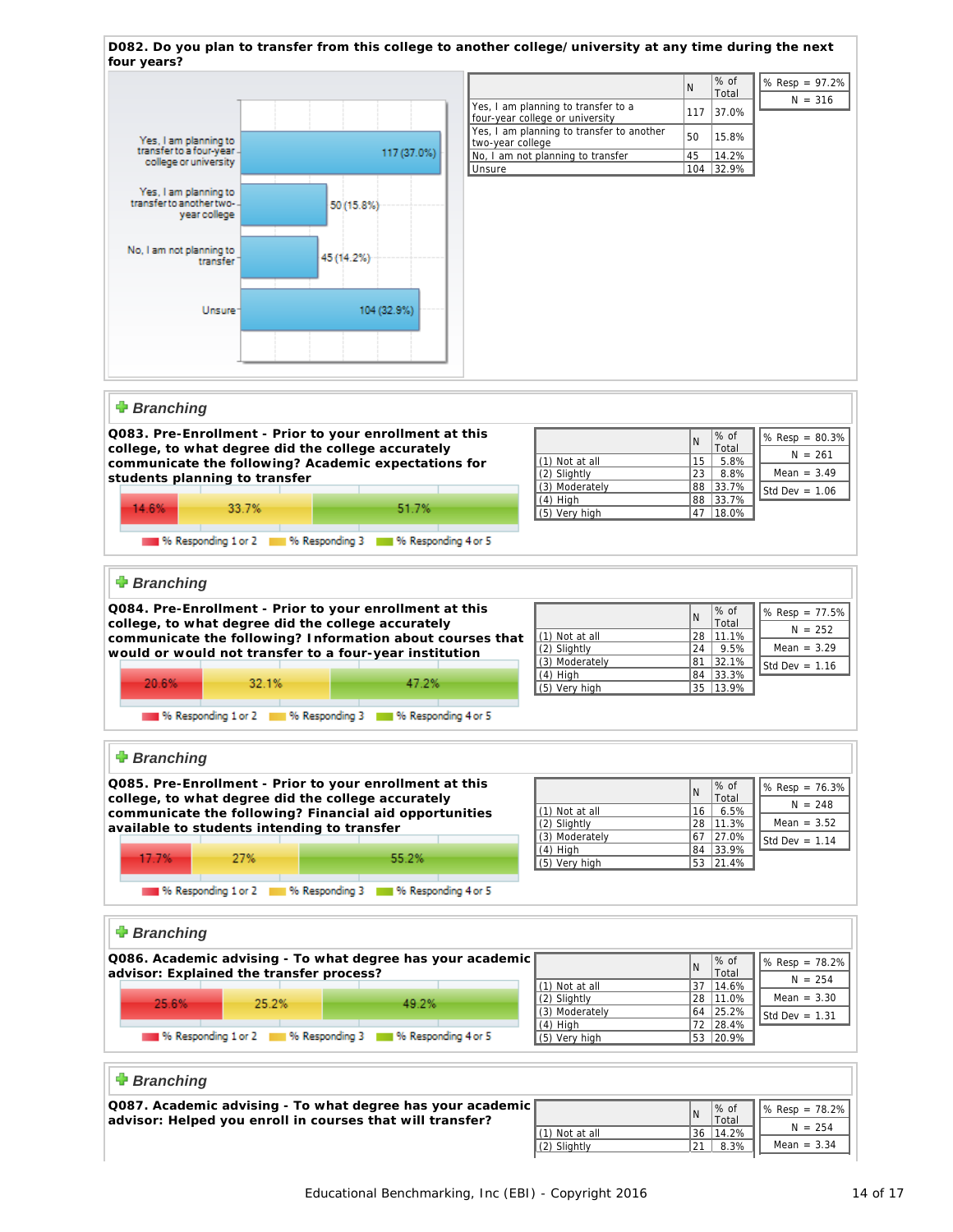![](_page_14_Figure_0.jpeg)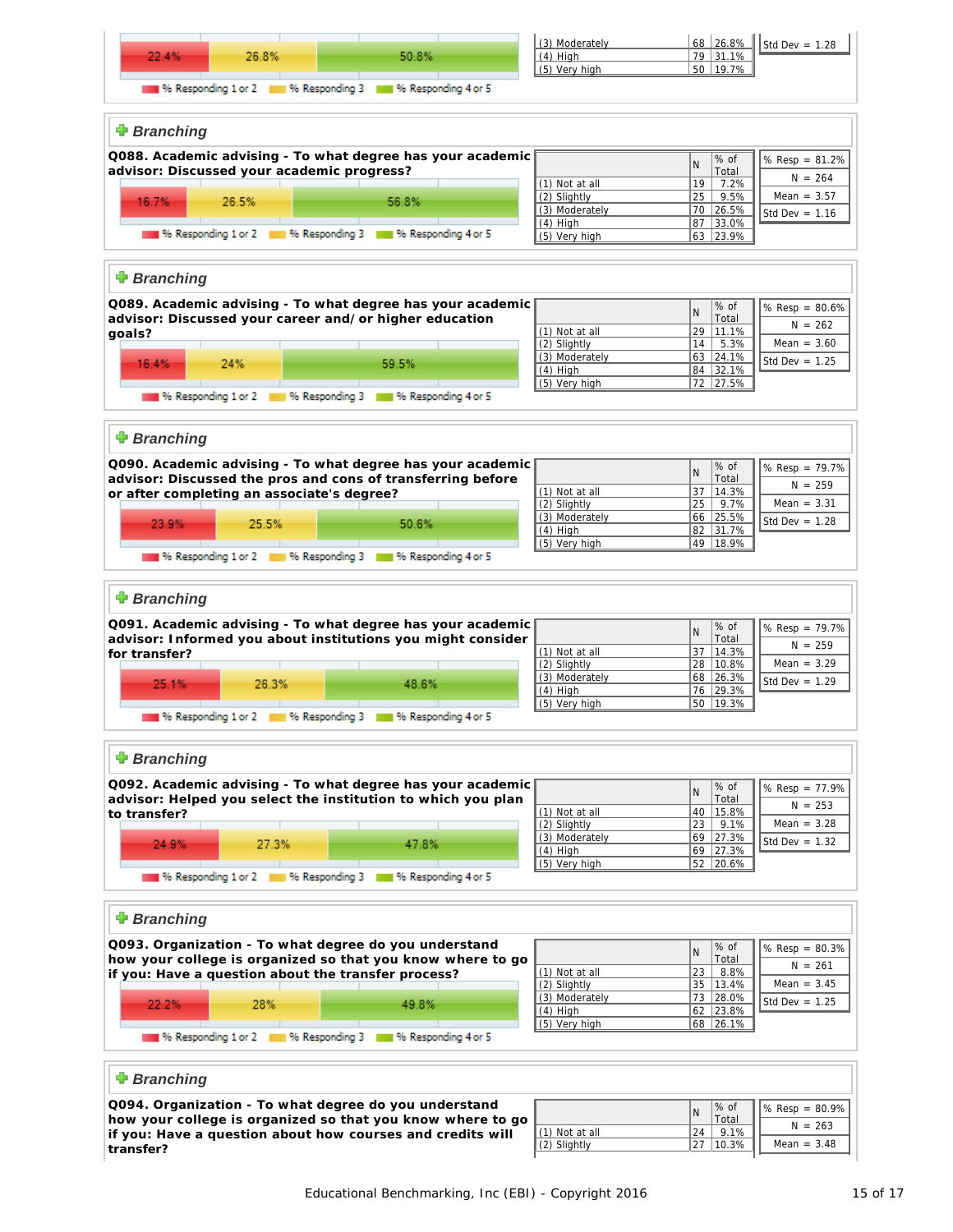![](_page_15_Figure_0.jpeg)